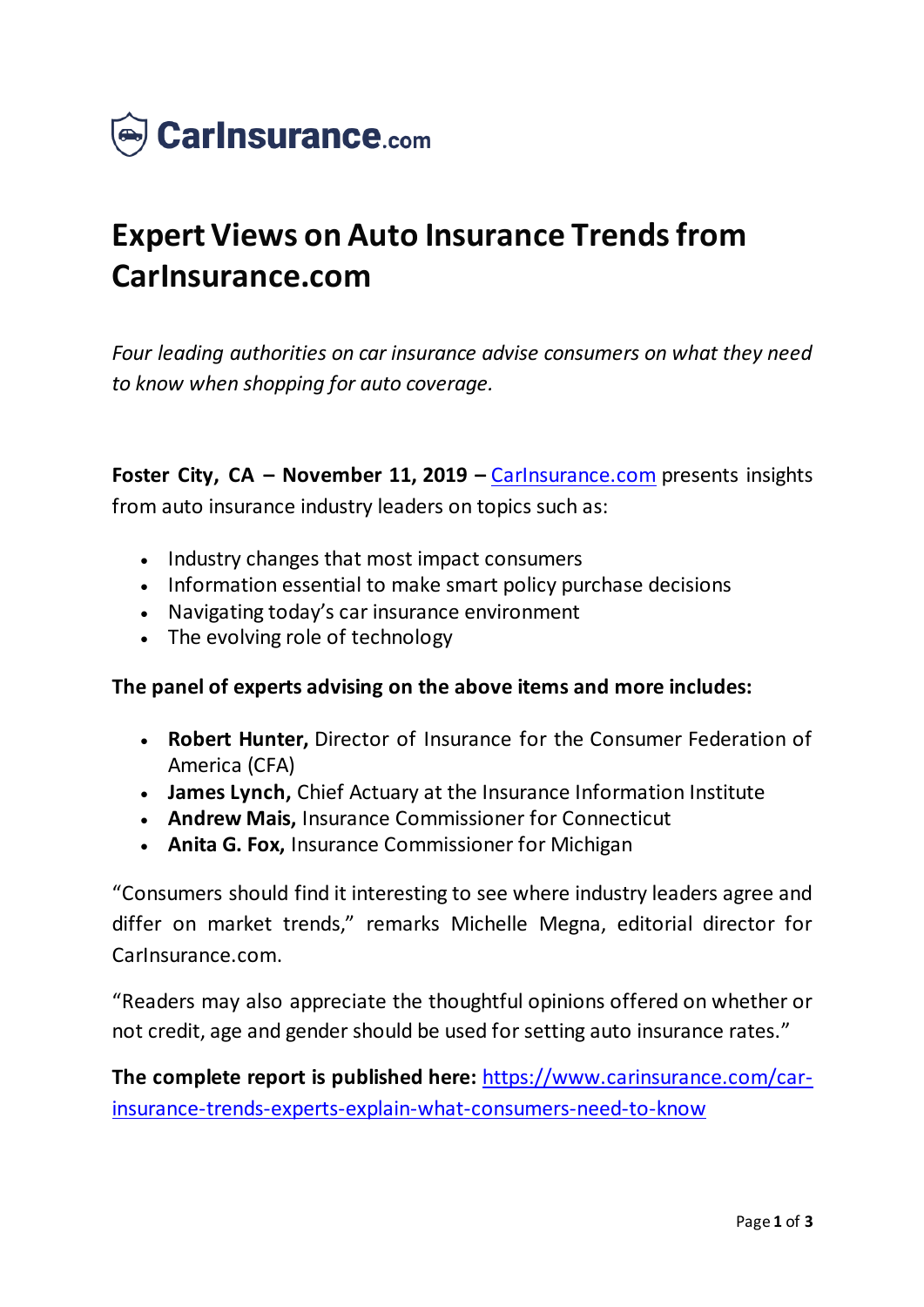Michelle Megna, CarInsurance.com's auto insurance expert, is available to synthesize this information and can discuss how consumers can use these insights to save money.

## **About CarInsurance.com**

CarInsurance.com is owned and operated by QuinStreet, Inc. (Nasdaq: [QNST\)](https://www.nasdaq.com/market-activity/stocks/qnst), a pioneer in delivering online marketplace solutions to match searchers with brands in digital media.

QuinStreet is committed to providing consumers and businesses with the information and tools they need to research, find and select the products and brands that meet their needs. CarInsurance.com is a member of the company's expert research and publishing division.

[CarInsurance.com](https://www.carinsurance.com/) is a one-stop online destination for car insurance information, providing unbiased, expert advice on how to shop for insurance plans, what consumers should pay and what coverage they can get from a policy.

Since 2003, CarInsurance.com has been educating consumers through its breadth of expert content, tools, and in-depth studies to help site visitors make informed decisions about their car insurance.

Website: <https://www.carinsurance.com/> Twitter: [@carinsurance](https://twitter.com/carinsurance) Facebook: [https://www.facebook.com/carinsuranc](https://www.facebook.com/carinsurance)e